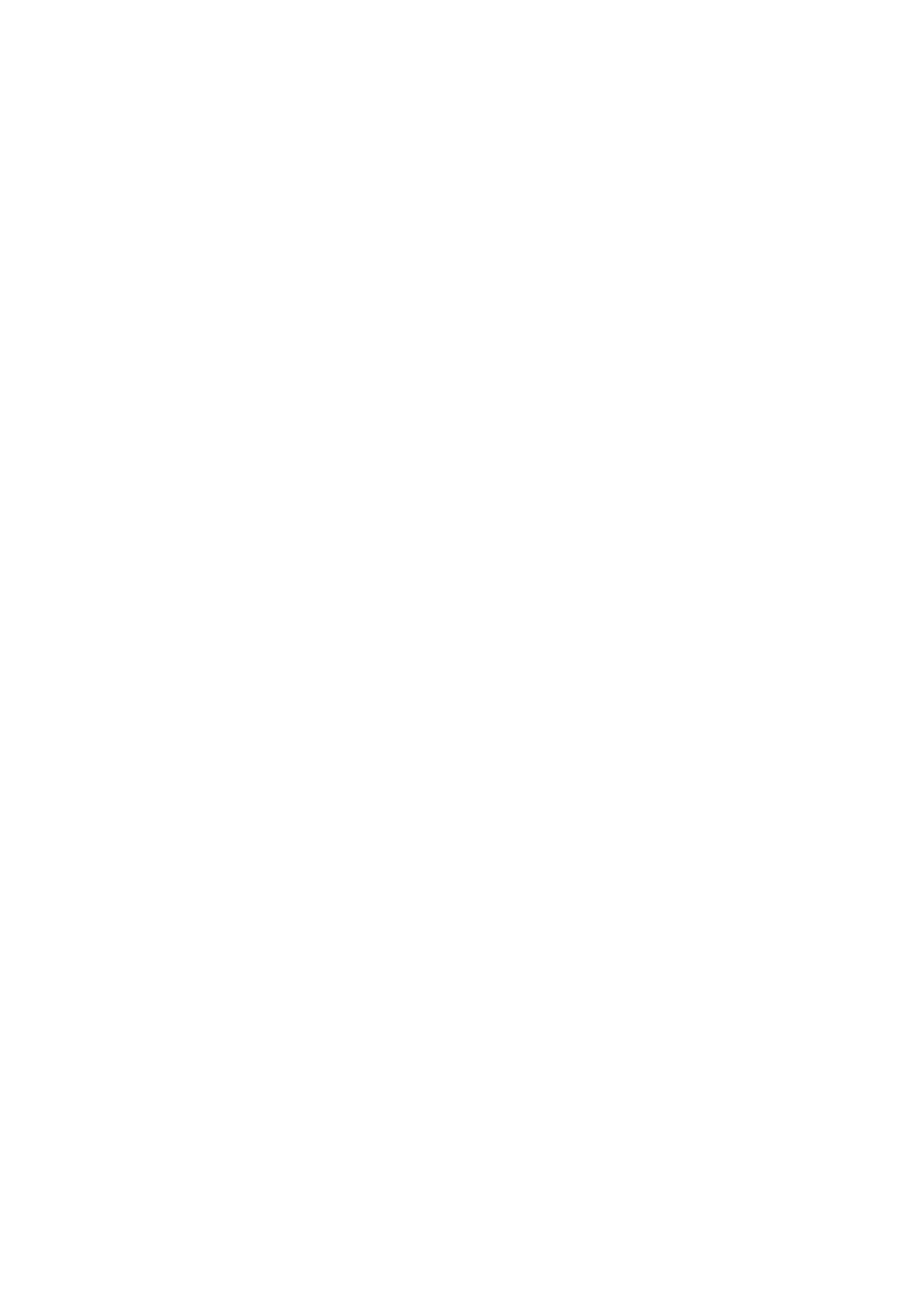# **ENVIRONMENTAL AND CLIMATE STRATEGY SUMMARY DOCUMENT**

**2015-2019**

SEPTEMBER 2015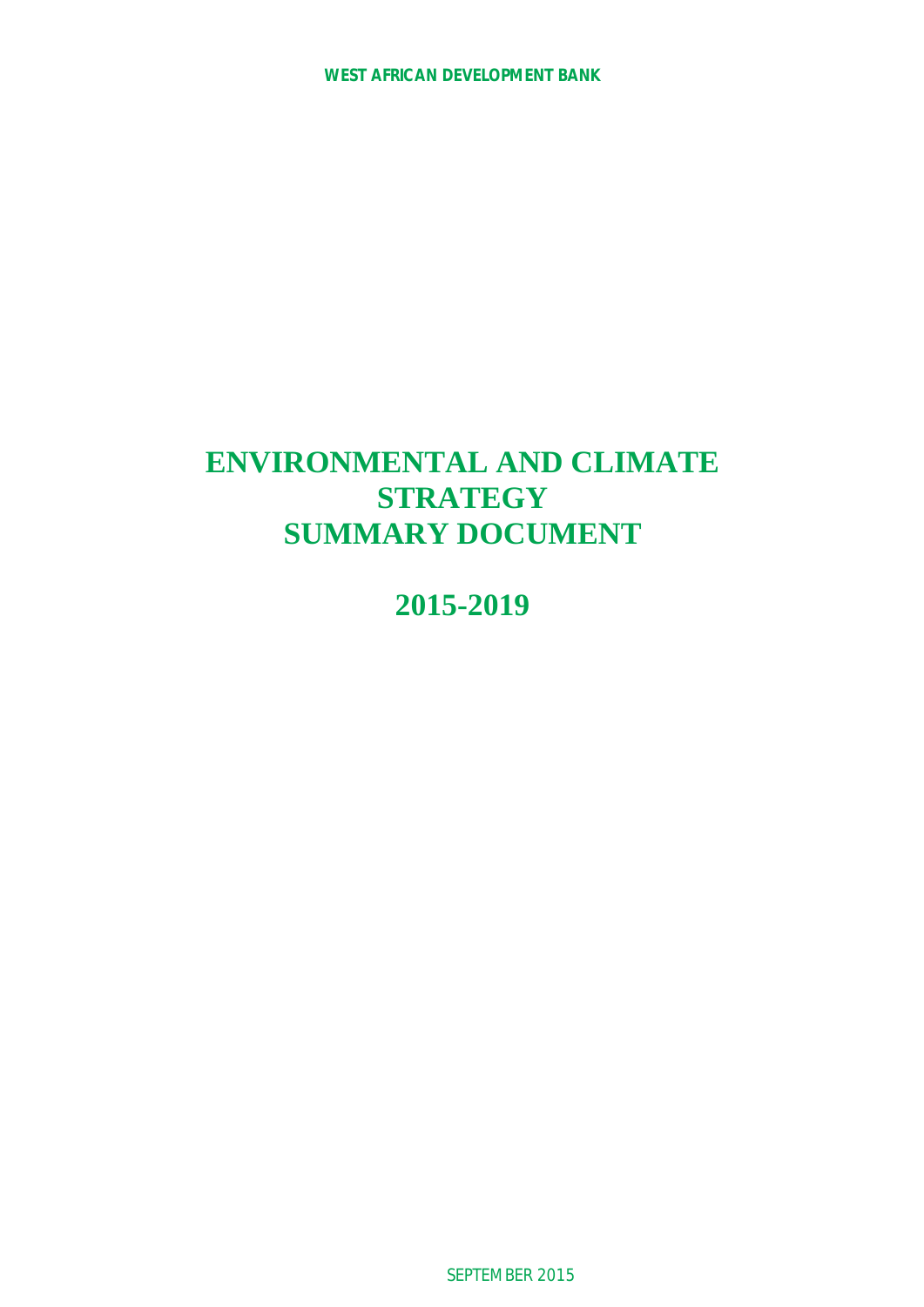# **CONTENTS**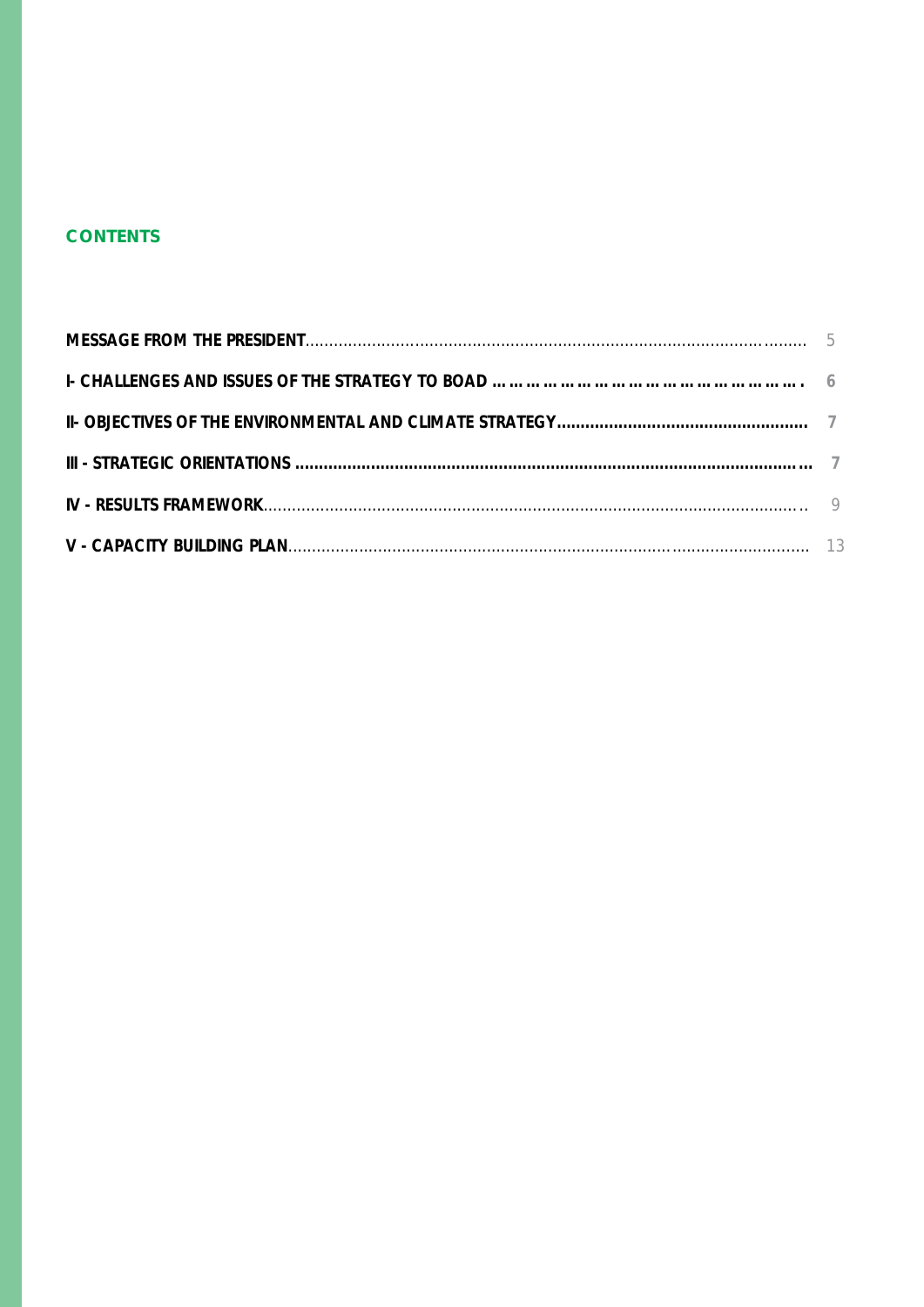#### **MESSAGE FROM THE PRESIDENT**

As part of efforts to realize its vision, BOAD has developed an environmental and climate strategy for 2015-2019, with a vision to *"making the environment a new growth area for the Bank".*

By implementing this strategy, BOAD would have adopted a pragmatic approach of increasing the resilience of vulnerable populations most affected by climate change, and make the environment the strong foundation of sustainable **Christian ADOVELANDE** development in the WAEMU region



Président de la EOAD

Indeed, the financing of development activities of our member countries had been done without much consideration to environmental and social issues. At BOAD, we place a huge premium on the

*A solid development bank for the economic integration and transformation in West Africa*

ecosystems in projects financed by the Bank, and this has been our major focus since early 2000. This has been evidenced by the environmental and social impact assessment (ESIA), the formulation of an environmental an social management plan (ESMP) as well as the monitoring of its implementation.

The twofold requirement of making our fundings more attractive and promoting green economy, calls for the mobilization of additional funding for BOAD. It is because of this background that our Bank has firmly positioned itself on the main financing mechanisms under the Multilateral Environmental Agreements (MEAs) such as: the Adaptation Fund (AF), the Global Environment Facility (GEF) and the Green Climate Fund (GCF).

This 2015-2019 environmental and climate strategy outlines and streamlines BOAD's commitment and the leading role it could play in the implementation of the ten-year agenda decided during RIO+20 and which relates to green growth.

The simple and practical nature of the strategy is evidence of the pragmatic state of mind bent we need for its implementation. This is a call to action.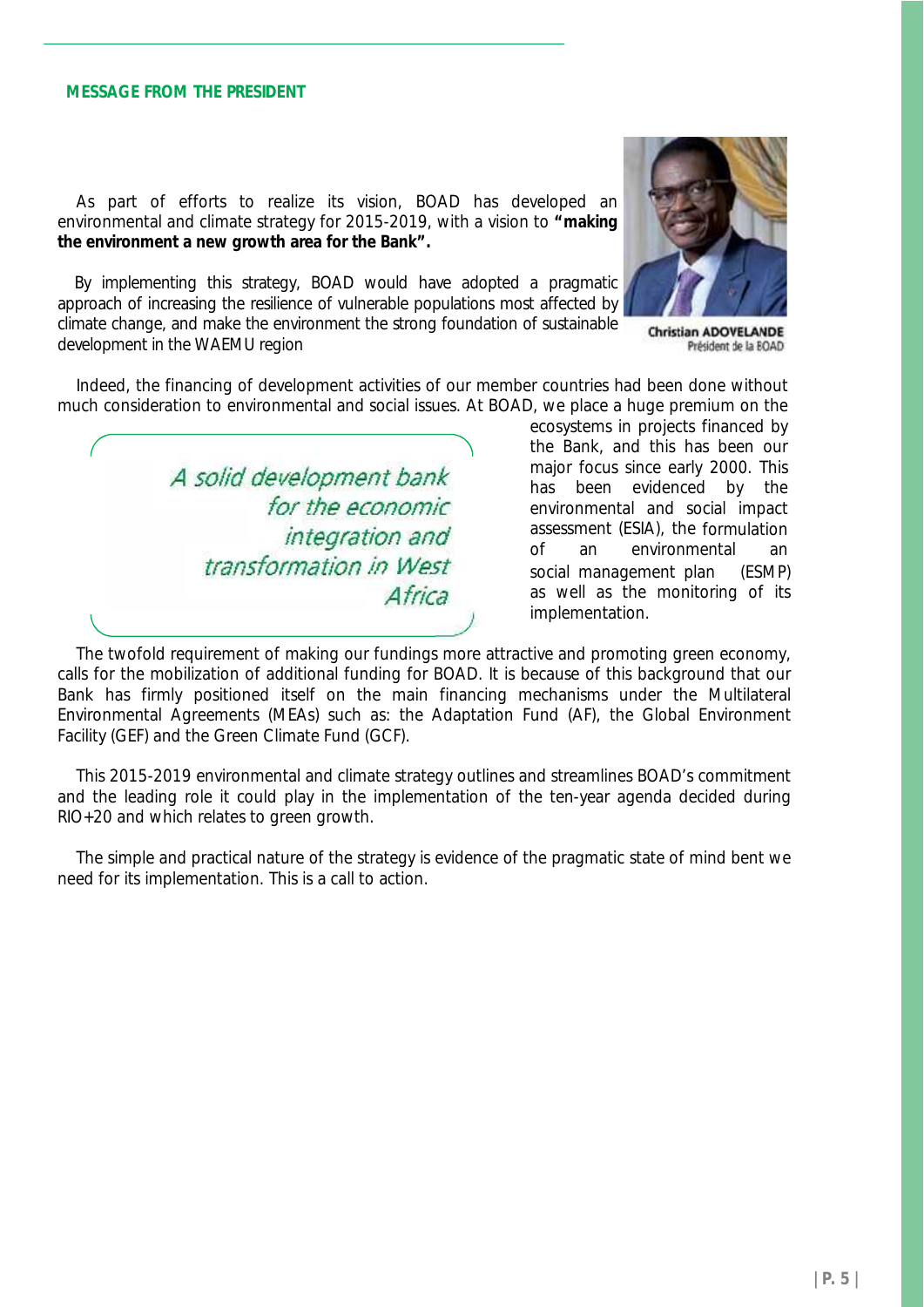### **I- CHALLENGES AND ISSUES OF THE STRATEGY TO BOAD**

In order for BOAD to benefit from its current position as the reference for international stakeholders and WAEMU countries in the promotion of sound environmental management and combating climate change, it must address the threefold challenge of:

**1-Strengthening cooperation with specialized institutions in the area of climate and environment ;**

**2-Developing effective tools and mechanisms for funding and resource mobilization to support environmental management and tackle climate change ;**

**3- Strengthening the Bank's strategic position in the sub-region on environmental and climate issues.**

The strategy hinges on BOAD's vision of being *"a solid world-class development bank in the*



*regional common market"*, which places a huge premium on environmental, social and climate issues.

Through this vision, the Bank seeks to play a vital role in laying the foundations for a green growth that is resilient and sustainable by financing more environmentally friendly projects.

This will mean that BOAD continue its investment efforts in the Union and position itself as a key partner for external donors.

Given the fact that the sustainable economic development and social well-being of member countries mainly rely on the sustainable management of their natural resources, in the face of shortfalls triggered by demographic and climatic pressure, BOAD expects to work towards *"a rational management of natural resources for a development that is resilient to the hazardous effects of climate change in member countries"*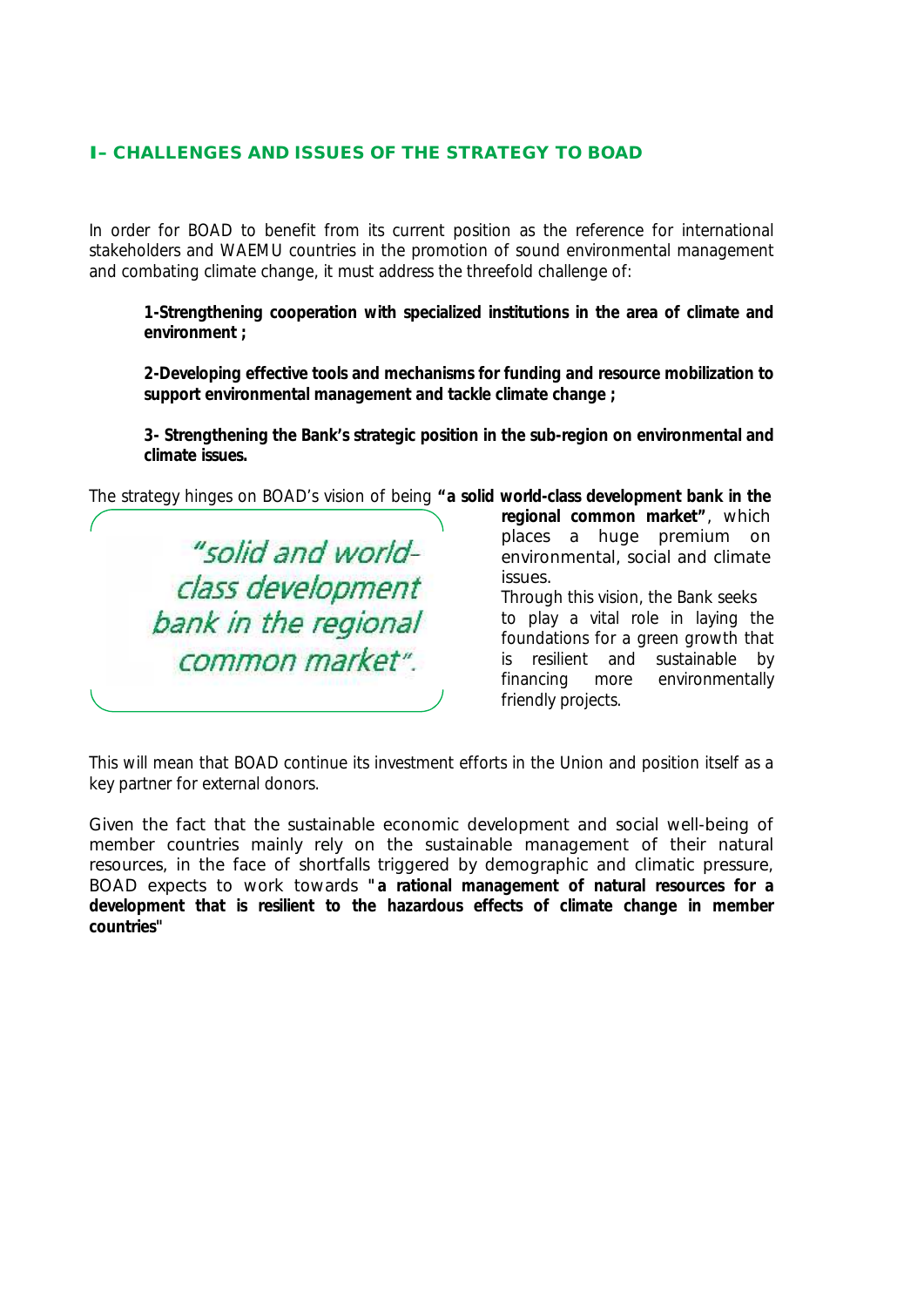### **II - OBJECTIVES OF THE ENVIRONMENTAL AND CLIMATE STRATEGY**

**The overall objective is to "make environment a new growth mecanism for the Bank."**

The Bank's activities will be structured around three (3) specific objectives or strategic areas, including:

- 1. **Strengthening the capacity of operational units** in environmental assessments ;
- 2. **Developing effective tools and mechanisms for financing and resource mobilization** to support environmental management and combat climate change ;
- 3. **Strengthening BOAD's leadership in the sub-region** on environmental issues.

**III - STRATEGIC ORIENTATIONS**

#### **STRATEGIC ORIENTATION 1:**

**STRENGTHENING THE CAPACITY OF OPERATIONAL UNITS IN ENVIRONMENTAL ASSESSMENTS.**

This will involve strengthening environmental governance within BOAD. This approach aims at:

1- **Reviewing the environmental assessment (EA) tools of BOAD** to reduce climate risks as well as the impacts of projects on the environment and populations (especially vulnerable populations to climate change);

2- **Strengthening the capacity of operational units** by mainstreaming climate issues in policies and procedures for EA and strengthening the workforce in charge of the environment and climate unit ;

3- **Strengthening social and environmental responsibility policy (SER),** including awareness creation and mobilization with a view to reducing the Bank's carbon footprints.

### **EXPECTED OUTCOME**

**BOAD has an institutional framework and instruments that promote environmental and climate governance.**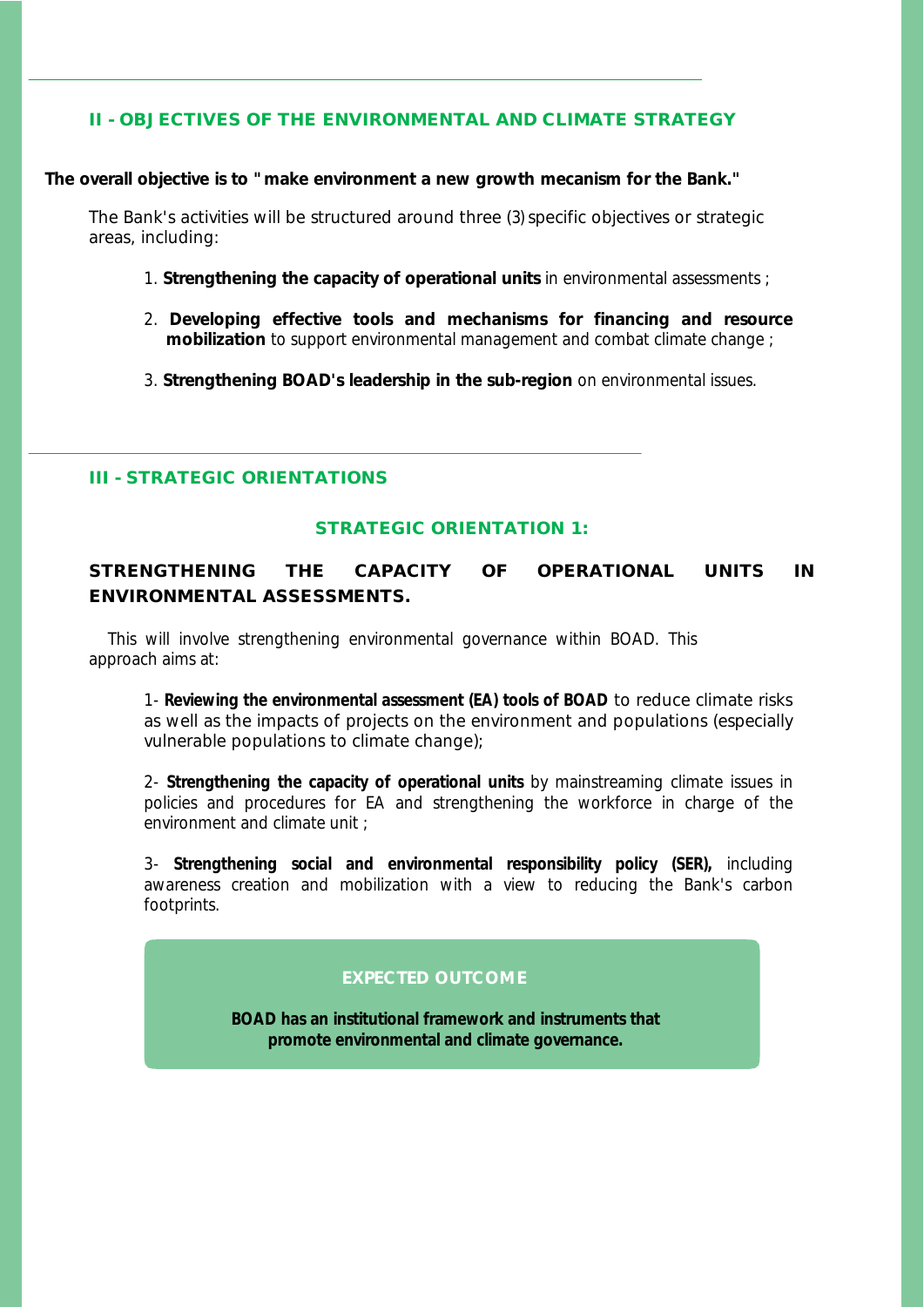# **STRATEGIC ORIENTATION 2 :**

**DEVELOPING EFFECTIVE TOOLS AND MECHANISMS FOR FINANCING ANDRESOURCE MOBILIZATION TO SUPPORT ENVIRONMENTAL MANAGEMENTAND TACKLE CLIMATE CHANGE.**

Major environmental problems (climate change, land degradation or loss of biodiversity, desertification) have negative impacts on a wide range of economic activities and livelihoods,, including farming and livestock, fishing, forestry, water resources, energy, infrastructure in coastal areas and human health (ECOWAS, 2012). They also affect natural ecosystems and biodiversity. Projections for the sub-region by 2050, based on simulations, demonstrate that the situation will get worse.

BOAD will therefore seek to develop a portfolio of projects in the promising niches of environment. Growth opportunities in some sectors of Africa's green economy will be tapped into. To this end, the Bank will rely more on the financial mechanisms dedicated to the environment for which it is accredited or in the process of being accredited as an implementing agency. Grants and concessional funds will be raised and used.

### **EXPECTED OUTCOME**

**Soft loan facilities of XOF50 billion granted by the Bank to finance environmental projects and XOF30 billion grants mobilized from the AF, GEF and GCF.**

# **STRATEGIC ORIENTATION 3 :**

**STRENGTHENING BOAD'S LEADERSHIP IN THE SUB-REGION ON ENVIRONMENTAL ISSUES.**

With the achievements recorded in the previous strategic plan in terms of international environmental governance, accreditation to the AF, the ongoing accreditation to the GEF and GCF, and finally the hosting of the Regional Collaboration Centre (RCC), the Bank is at the forefront of the international environmental and climate governance system in West Africa. Such a position exudes a lot of hope and expectations from countries of the Union.

It is therefore appropriate for the Bank to meet such expectations by playing the catalyst role as expected to strengthen the positions of member countries on some major environmental issues, such as climate change, loss of biodiversity and desertification.

#### **EXPECTED OUTCOME**

**BOAD strengthens its position in the environmental governance system in West Africa .**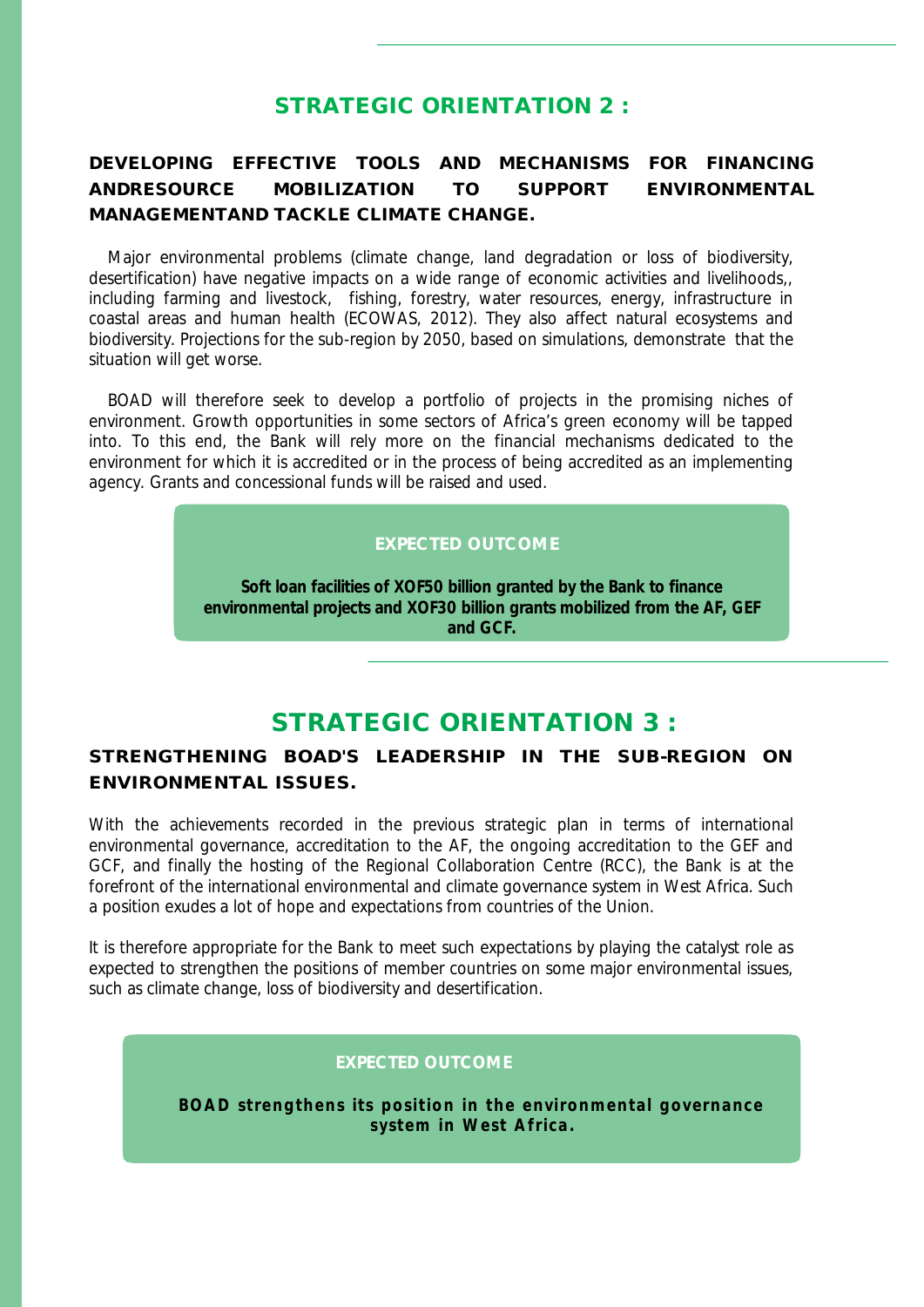### **IV - RESULTS FRAMEWORK**

**VISION: NATURAL RESOURCES MANAGED FOR A DEVELOPMENT THAT IS CLEAN AND RESILIENT TO THE ADVERSE EFFECTS OF CLIMATE CHANGE IN MEMBER COUNTRIES**

| STRATEGIC OBJECTIVE: MAKING THE ENVIRONMENT A NEW GROWTH DEVELOPMENT POLE FOR THE BANK                       |                                                                                                                           |                                                                                                |                                                                                                                                                                                                                                                                                                               |                                                                                                                                                                 |                                                                                                   |  |  |
|--------------------------------------------------------------------------------------------------------------|---------------------------------------------------------------------------------------------------------------------------|------------------------------------------------------------------------------------------------|---------------------------------------------------------------------------------------------------------------------------------------------------------------------------------------------------------------------------------------------------------------------------------------------------------------|-----------------------------------------------------------------------------------------------------------------------------------------------------------------|---------------------------------------------------------------------------------------------------|--|--|
| <b>EXPECTED</b><br><b>EFFECTS</b>                                                                            | <b>KEY INTERIM</b><br><b>RESULTS OF THE</b><br>2015-2019                                                                  | <b>INDICATORS (ID)</b>                                                                         | <b>EXPECTED OUTCOMES</b><br>OF THE STRATEGY                                                                                                                                                                                                                                                                   | <b>MEANS AND SOURCES</b><br>OF VERIFICATION                                                                                                                     | <b>CRITICAL</b><br><b>CONDITIONS</b>                                                              |  |  |
|                                                                                                              |                                                                                                                           |                                                                                                | STRATEGIC AREA 1: STRENGTHENING THE CAPACITY OF OPERATIONAL UNITS IN ENVIRONMENTAL ASSESSMENT                                                                                                                                                                                                                 |                                                                                                                                                                 |                                                                                                   |  |  |
| EFFECT 1: BOAD has an<br>institutional framework<br>that promotes<br>environmental and<br>climate governance |                                                                                                                           |                                                                                                | All projects submitted to the Commitments<br>Committee for funding were subject to<br>environmental assessment.                                                                                                                                                                                               | Evaluation mission reports:<br>minutes of the Commitments<br>Committee                                                                                          | projects<br>All<br>submitted<br>to the<br>Bank should<br>have<br>ESIA and an<br>an<br><b>ESMP</b> |  |  |
|                                                                                                              | Key interim result 1.1:<br><b>BOAD</b> consolidates its<br>achievements in the<br>environmental<br>assessment of projects | ID. 1.1.1: number of<br>environmental<br>assessment and<br>education activities<br>carried out | At least 15 staff members from<br>operations departments and 5 from<br>units in charge of the environment<br>and climate undergo refresher courses<br>and training in environmental<br>impact assessment, as well as the<br>use of tools to develop projects that<br>are eligible for the GEF, AF and<br>GCF. | Minutes of the Commitments<br>Committee<br>Training report/Certificates<br>of participation /Documents<br>the<br>Bank<br>on<br>staff<br>performance evaluation. | Unavailability<br>of<br>staff members<br>Lack of motivation of<br>staff members                   |  |  |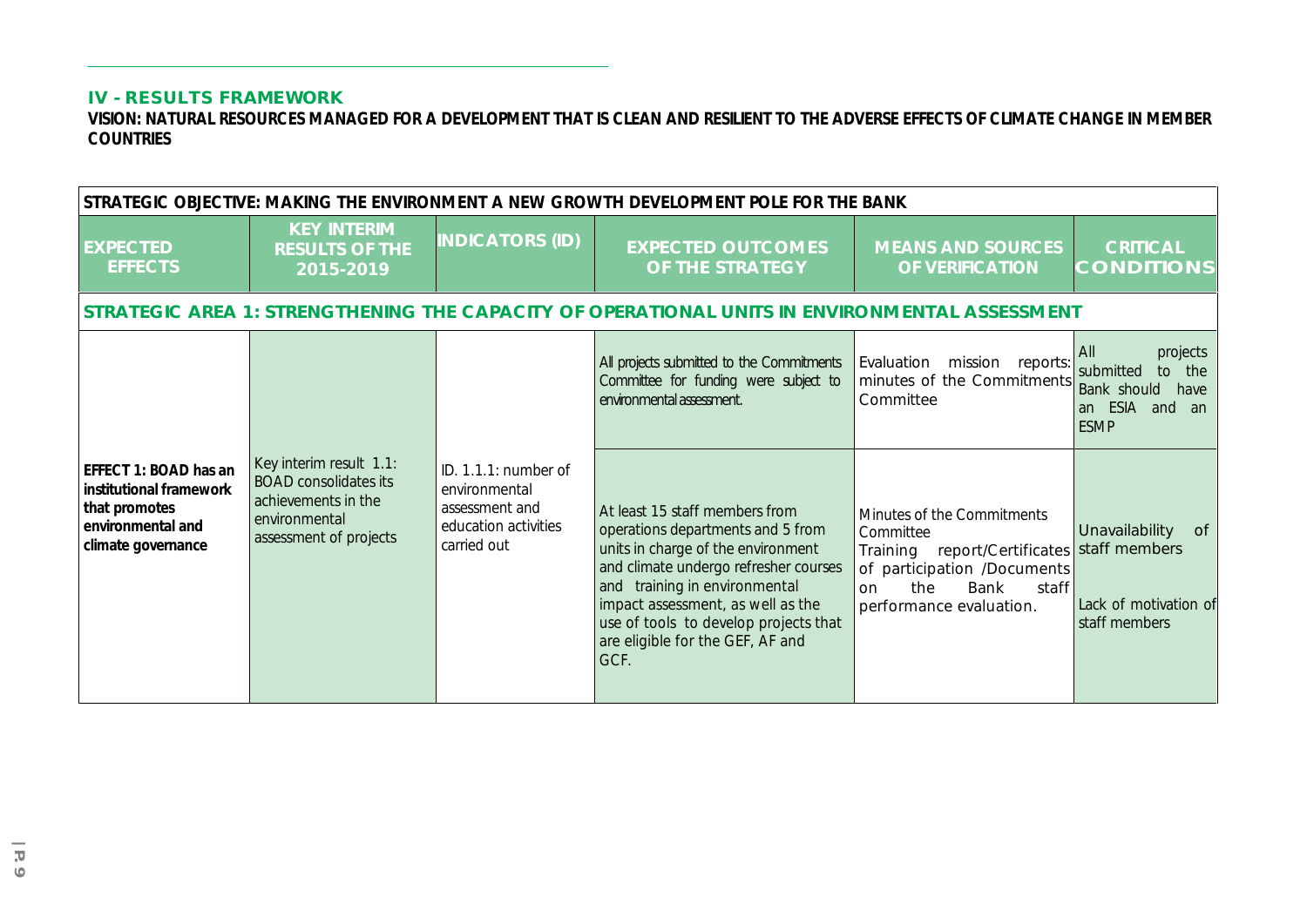### **RESULTS FRAMEWORK (2015-2019)**

### **VISION: NATURAL RESOURCES MANAGED FOR A DEVELOPMENT THAT IS CLEAN AND RESILIENT TO THE ADVERSE EFFECTS OF CLIMATE CHANGE IN MEMBER COUNTRIES**

| <b>EXPECTED</b><br><b>EFFECTS</b>                                                                            | <b>KEY INTERIM</b><br><b>RESULTS OF THE</b><br>2015-2019<br><b>STRATEGY</b>                                                                                                                                               | <b>INDICATORS (ID)</b>                                                                                                    | <b>EXPECTED</b><br><b>OUTCOMES OF</b><br><b>THE STRATEGY</b>                                                                                     | <b>MEANS AND</b><br><b>SOURCES OF</b><br><b>VERIFICATION</b>                                                                                                                                 | <b>CRITICAL</b><br><b>CONDITIONS</b>                        |
|--------------------------------------------------------------------------------------------------------------|---------------------------------------------------------------------------------------------------------------------------------------------------------------------------------------------------------------------------|---------------------------------------------------------------------------------------------------------------------------|--------------------------------------------------------------------------------------------------------------------------------------------------|----------------------------------------------------------------------------------------------------------------------------------------------------------------------------------------------|-------------------------------------------------------------|
|                                                                                                              |                                                                                                                                                                                                                           |                                                                                                                           |                                                                                                                                                  | STRATEGIC AREA 1: STRENGTHENING THE CAPACITY OF OPERATIONAL UNITS IN ENVIRONMENTAL ASSESSMENT                                                                                                |                                                             |
| EFFECT 1: BOAD has an<br>institutional framework<br>that promotes<br>environmental and<br>climate governance | Key interim result 1.2.:<br><b>BOAD</b> strengthens its<br>SER policy                                                                                                                                                     | ID. 1.2.1: number of social<br>actions that affect<br>especially women,<br>children and vulnerable<br>groups.             | 5 mass environmental<br>education activities<br>are held (1 each year)<br>(World<br>Environment<br>Day, World Water Day,<br>etc.)                | Monthly report from the<br>unit in charge of the<br>environment and climate                                                                                                                  | Good use of aid given as<br>part of SER                     |
|                                                                                                              |                                                                                                                                                                                                                           |                                                                                                                           | 8 basic social services<br>(Maternity and schools),<br>in each UEMOA<br>country) are equipped<br>with solar energy systems                       | Award of contracts/report<br>of acceptance of works                                                                                                                                          |                                                             |
|                                                                                                              |                                                                                                                                                                                                                           | ID: 1.2.2: Number of<br>awareness-creation<br>activities                                                                  | Drop in the consumption<br>of energy, water, paper,                                                                                              | Monthly<br>report<br>from<br>departments in charge of<br>billing. Consumption of<br>water, electricity,                                                                                      | Lack of motivation of<br>staff members                      |
|                                                                                                              | Key interim result 1.3.<br>Additional<br>resource<br>mobilization<br>mechanisms<br>have been set up by BOAD<br>to cover the additional cost<br>incurred<br>by<br>involvement<br>ın<br>environmental and climate<br>issues | ID. 1.3.1: number of BOAD<br>accreditations<br>with<br>financing<br>mechanisms<br>under MEAs as an<br>implementing agency | <b>BOAD</b><br>full<br>has<br>accreditation with the AF,<br><b>GEF</b><br>the<br>and<br>Green<br>Climate Fund, and has<br>made them operational. | Official notification of<br>the AF, GEF and the<br>GCF to BOAD of their<br>decision.<br>Periodic reports from the<br>Board of the Secretariats<br>of the Adaptation Fund,<br>GEF and the GCF | GEF, GCF, AF have<br>approved the accreditation<br>requests |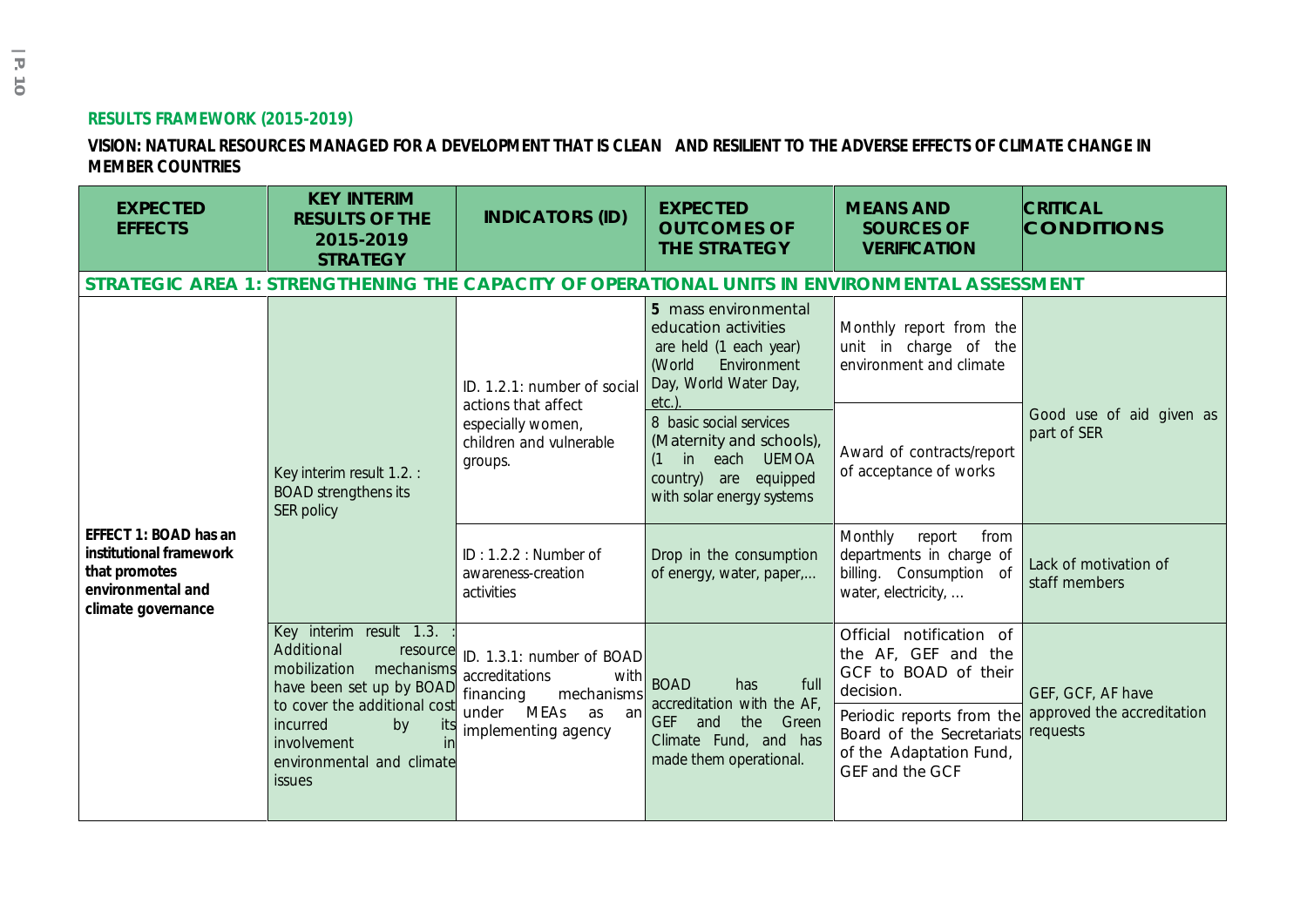# **Results framework (2015-2019)**

**VISION: NATURAL RESOURCES MANAGED FOR A DEVELOPMENT THAT IS CLEAN AND RESILIENT TO THE ADVERSE EFFECTS OF CLIMATE CHANGE IN MEMBER COUNTRIES**

| <b>EXPECTED</b><br><b>EFFECTS</b>                                                       | <b>INTERIM RESULTS OF</b><br>THE 2015-2019<br><b>STRATEGY</b>                                                                                                                                               | <b>INDICATORS (ID)</b>                                                                                        | <b>EXPECTED OUTCOMES OF</b><br>THE STRATEGY                                                                                                                                                                 | <b>MEANS AND SOURCES</b><br>OF VERIFICATION    | <b>CRITICAL</b><br><b>CONDITIONS</b>                                                                                                               |
|-----------------------------------------------------------------------------------------|-------------------------------------------------------------------------------------------------------------------------------------------------------------------------------------------------------------|---------------------------------------------------------------------------------------------------------------|-------------------------------------------------------------------------------------------------------------------------------------------------------------------------------------------------------------|------------------------------------------------|----------------------------------------------------------------------------------------------------------------------------------------------------|
| <b>MOBILIZATION</b>                                                                     |                                                                                                                                                                                                             |                                                                                                               | STRATEGIC AREA 2: DEVELOPING EFFECTIVE TOOLS AND MECHANISMS FOR FINANCING AND RESOURCE<br>SUPPORT ENVIRONMENTAL MANAGEMENT AND TACKLE CLIMATE CHANGE                                                        |                                                |                                                                                                                                                    |
| EFFECT 2 : A loan<br>facility of US\$50<br>billion granted by<br>the Bank to<br>finance | Key interim result 2.1: At least<br>8 environmental projects are<br>financed by the Bank with<br>concessional funding, while<br>one project was piloted<br>based on CDM/ Market<br>mechanisms of the UNFCCC | ID.2.1. Amount of<br>loans approved and<br>number of projects                                                 | Loan facility of XOF 50 billion<br>granted at a concessional rate                                                                                                                                           | Minutes of the<br><b>Commitments Committee</b> | External funding should be<br>mobilized                                                                                                            |
| environmental<br>projects<br><b>US\$60</b><br>$\sigma$<br>Grant<br>million mobilized    | Key interim result 2.2: At least<br>6 projects are approved by the<br>AF, GEF and GCF.                                                                                                                      | ID.2.2. Grant amounts<br>%<br>of<br>fees<br>and<br>charged by the Bank<br>for<br>each<br>approved<br>project. | billion (XOF20<br>XOF30<br>billion<br>from the AF and XOF10 billion<br>GEF)<br>the<br>$\circ$<br>from<br>grants<br>of XOF<br>mobilized and<br>fees<br>2,550,000,000<br>(overheads)<br>received by the Bank. | Minutes of the<br><b>Commitments Committee</b> | <b>BOAD</b> should be<br>mandated by member<br>countries<br>The AF, GEF and GCF<br>should approve at least 6<br>projects submitted by the<br>Bank. |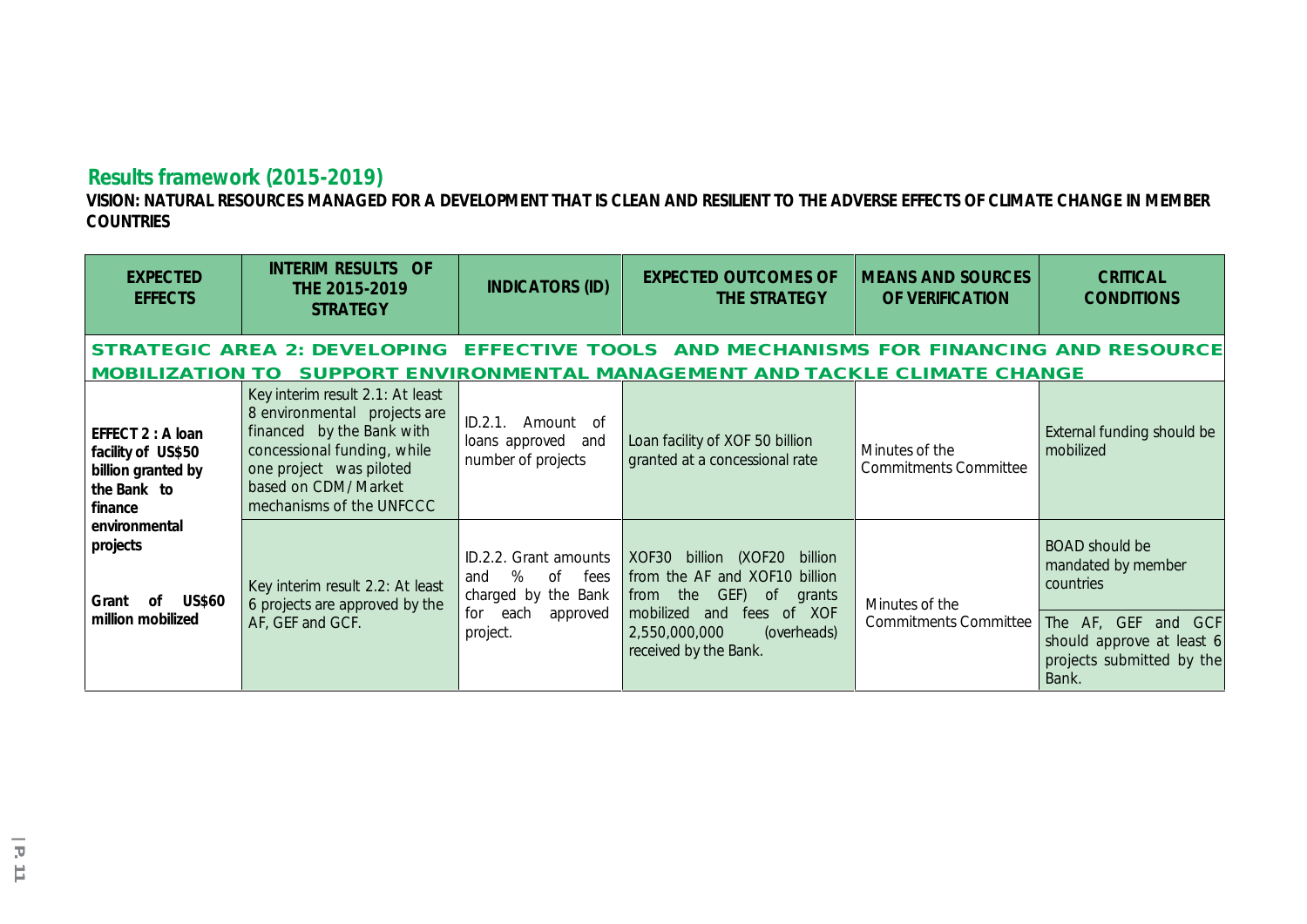# **Results framework (2015-2019)**

**VISION: NATURAL RESOURCES MANAGED FOR A DEVELOPMENT THAT IS CLEAN AND RESILIENT TO THE ADVERSE EFFECTS OF CLIMATE CHANGE IN MEMBER COUNTRIES**

| <b>EXPECTED</b><br><b>EFFECTS</b>                                                                                 | <b>INTERIM RESULTS</b><br>OF THE<br>$2015 -$                                                                                                                                                                                                   | <b>INDICATORS (ID)</b>                                                                                                                    | <b>EXPECTED OUTCOMES</b><br>OF THE                                                                                                                                                                                                                                                                           | <b>MEANS AND</b><br><b>SOURCES OF</b>                                                                        | <b>CRITICAL</b><br><b>CONDITIONS</b>                                                 |  |  |  |  |
|-------------------------------------------------------------------------------------------------------------------|------------------------------------------------------------------------------------------------------------------------------------------------------------------------------------------------------------------------------------------------|-------------------------------------------------------------------------------------------------------------------------------------------|--------------------------------------------------------------------------------------------------------------------------------------------------------------------------------------------------------------------------------------------------------------------------------------------------------------|--------------------------------------------------------------------------------------------------------------|--------------------------------------------------------------------------------------|--|--|--|--|
|                                                                                                                   | STRATEGIC AREA 3: STRENGTHENING THE LEADERSHIP OF BOAD IN THE SUBREGION ON ENVIRONMENTAL ISSUES                                                                                                                                                |                                                                                                                                           |                                                                                                                                                                                                                                                                                                              |                                                                                                              |                                                                                      |  |  |  |  |
| EFFECT 3: BOAD is<br>strengthening its<br>position in the<br>environmental<br>governance system in<br>West Africa | Key interim result 3.1: BOAD<br>takes<br>part<br>in<br>major<br>international events<br>on the<br>environment                                                                                                                                  | ID.3.1: Number of<br>participants at the<br>Conference of the<br>Parties (CoP) of the<br>three conventions:<br>UNFCCC, UNCCD<br>and UNCBD | Participation in the CoP under<br>the<br>three<br>main<br>Rio<br>(UNCBD,<br>conventions<br>UNFCCC and UNCCD)                                                                                                                                                                                                 | Mission reports                                                                                              | The Bank should be<br>accreditation<br>given<br>under<br>the various<br>conventions. |  |  |  |  |
|                                                                                                                   | Key interim result 3.2: The<br>Bank plays a catalytic role in<br>preparation<br>and<br>the<br>harmonization of<br>position<br>of<br><b>WAEMU</b><br>papers<br>countries, faced with some<br>the<br>major<br><i>issues</i><br>on<br>environment | environment<br>organized<br>or<br>$CO-$<br>financed by BOAD                                                                               | 2 subregional meetings on the<br>ID.3.2. Number of sub environment and climate were<br>regional meetings on organized in Lome by BOAD<br>International meeting on<br>1.<br>held<br>environment<br>in in<br>the<br><b>BOAD's</b><br>following<br>Lomé,<br>with<br>the<br>advocacy<br>conventions secretariats | Activity report of<br>the<br>charge<br>unit<br>in<br>0f<br>environment and<br>climate and mission<br>reports | Operation<br><b>of</b><br>the<br>consultation<br>frameworks                          |  |  |  |  |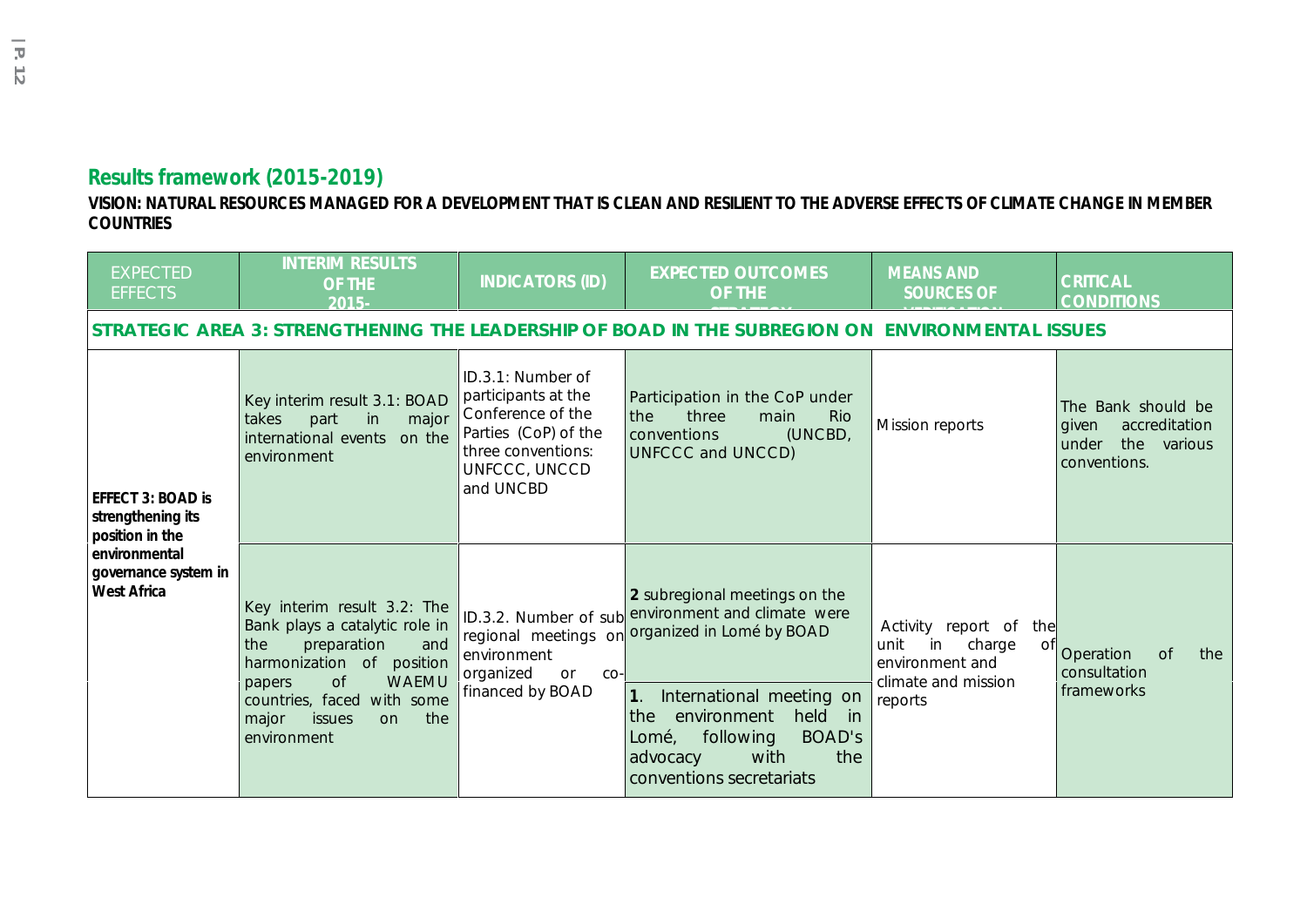### **V - CAPACITY BUILDING PLAN**

**STRATEGIC OBJECTIVE:** "Making the environment a new growth area for BOAD"

**PROGRAMME: TARGETED CAPACITY BUILDING FOR BOAD IN ENVIRONMENT AND CLIMATE OVERALL OBJECTIVE: STRENGTHENING THE INSTITUTIONAL, ORGANIZATIONAL AND INDIVIDUAL CAPACITIES OF BOAD FOR EFFECTIVE IMPLEMENTATION OF THE 2015-2019 STRATEGY ON ENVIRONMENT AND CLIMATE**

| <b>SPECIFIC</b><br><b>OBJECTIVES</b>                                                                                                                            | <b>EXPECTED OUTCOMES</b>                                                                                                                                                                                                                                                   | <b>MAJOR</b><br><b>ACTIVITIES</b>                                                                                                                                                                                                                   | <b>OBJECTIVELY</b><br><b>VERIFIABLE</b><br><b>INDICATORS AND</b><br><b>SOURCES OF</b><br><b>VERIFICATION</b>                  | <b>PARTICIPANT</b><br>(PERSON IN<br><b>CHARGE IN</b><br><b>BOLD)/OTHER</b><br><b>PARTICIPANTS</b>                                                     | <b>ASSUMPTIONS/</b><br><b>RISK FACTORS</b>                                                                                                               |
|-----------------------------------------------------------------------------------------------------------------------------------------------------------------|----------------------------------------------------------------------------------------------------------------------------------------------------------------------------------------------------------------------------------------------------------------------------|-----------------------------------------------------------------------------------------------------------------------------------------------------------------------------------------------------------------------------------------------------|-------------------------------------------------------------------------------------------------------------------------------|-------------------------------------------------------------------------------------------------------------------------------------------------------|----------------------------------------------------------------------------------------------------------------------------------------------------------|
| Specific objective 1: continue<br>the process of accreditation<br>to the MEA financing<br>mechanisms and develop<br>eligible regional and national<br>projects. | R.1.1. BOAD has permanent A.1.<br>accreditation with:<br>1) the Adaptation Fund as a application<br>implementing<br>regional<br>agency<br>2)<br>Global<br>Facility (GEF) as implementing request<br>agency and;<br>3) The Green Climate Fund<br>as an implementing agency. | Supplementary<br>submission<br>of the AF<br>A.2. Submission of the GEF<br>Environmental second phase accreditation<br>A.3. Submission of the meeting<br>application to<br>be<br>an<br>implementing agency<br>$\circ$ f<br>the Green Climate<br>Fund | Report of the AF Board<br>meeting<br>Report of the GEF Council<br>meeting<br>Report of the Green<br><b>Climate Fund Board</b> | Unit in charge of<br>the environment<br>and climate                                                                                                   | GEF, GCF, AF<br>have<br>approved<br>the<br>accreditation request.                                                                                        |
|                                                                                                                                                                 | R.1.2. BOAD is lead agency<br>the development and<br>implementation of regional<br>and national projects on<br>environment and climate.                                                                                                                                    | A.4. Conduct of project<br>identification<br>and<br>evaluation missions<br>A.5.Organization<br>regional and national<br>programme formulation<br>workshops                                                                                          | <b>Mission reports</b><br>of Project documents                                                                                | Unit in charge of<br>the<br>environment<br>and climate<br>and<br>operations<br>directorates<br>Unit in charge of<br>the<br>environment<br>and climate | Environmental<br>projects should<br>be<br>considered<br>as<br>a<br>priority for<br>member<br>countries<br>Operation of the<br>consultation<br>frameworks |